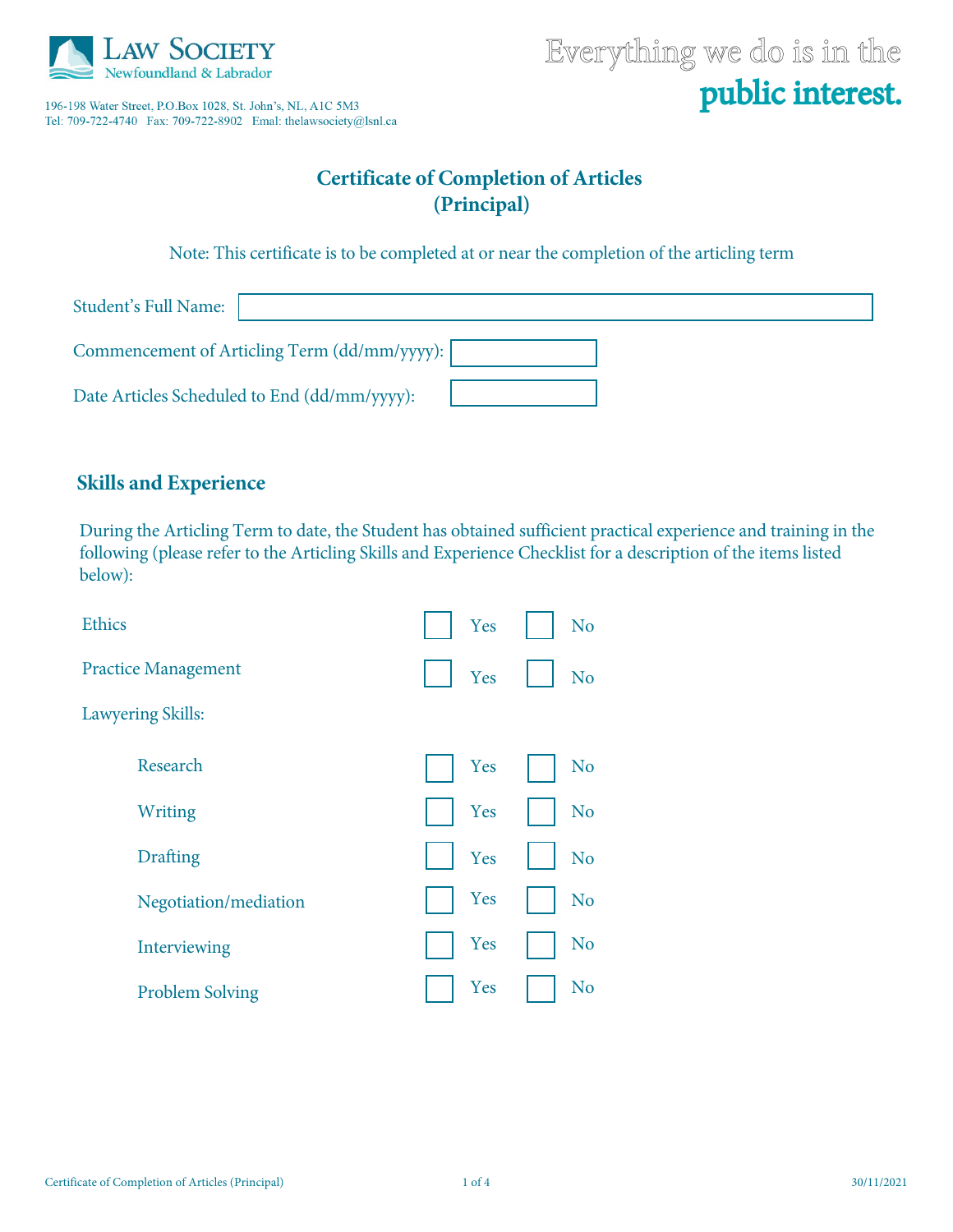#### Practice Areas:



# **External Rotation(s)**

If the Student obtained experience/instruction regarding any of the aforementioned items under the supervision of a member or members not employed/associated with the Principal's firm/organization pursuant to Rule 6.09(3), please provide specifics regarding the nature of the rotation(s) and the experience/ instruction received in the space provided below.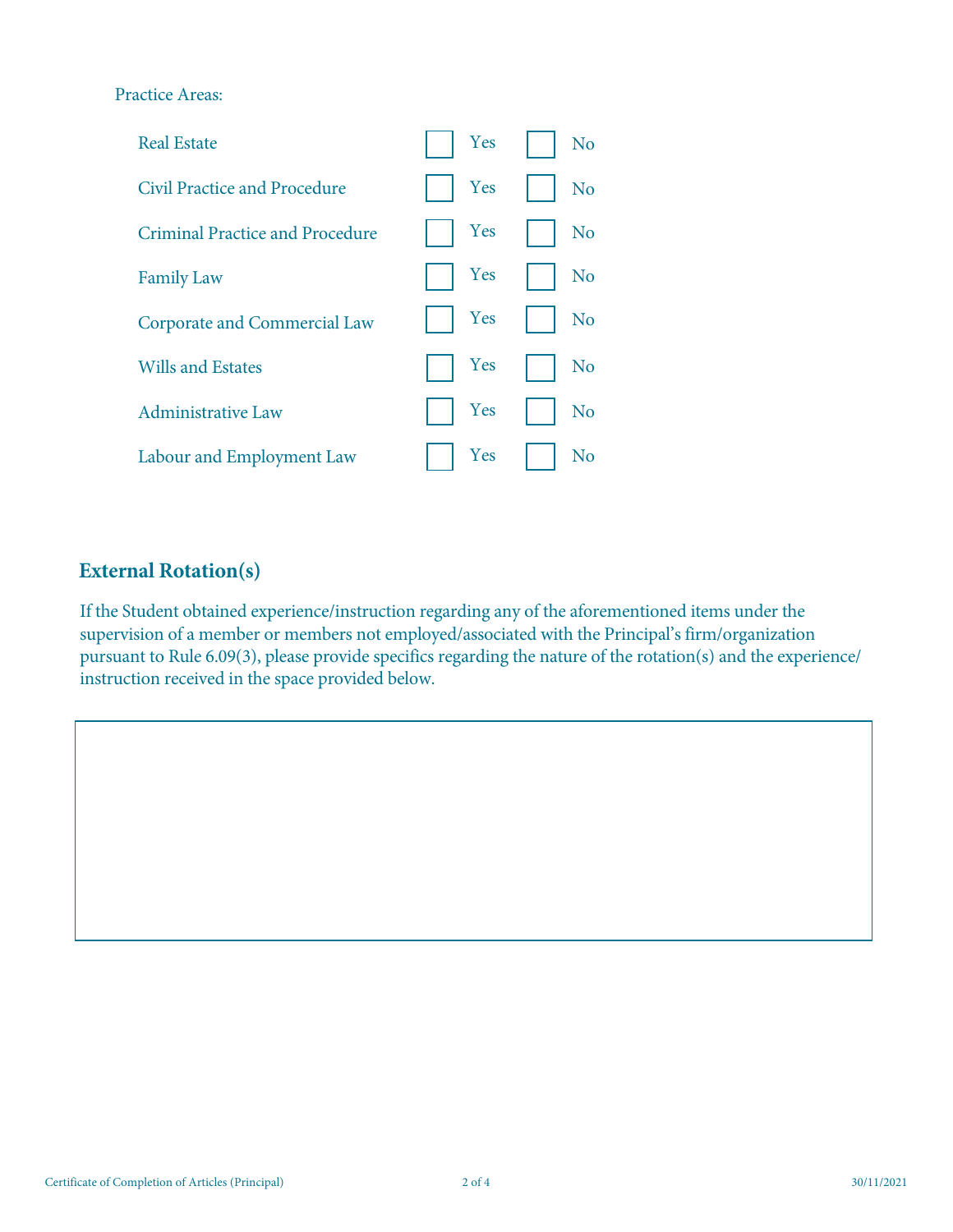#### **Absences**

During the articling term, the Student was absent for the following period(s) of time:

# **Recommendation for Admission**

, hereby certify that has: *(Principal) (Student)*  I

- 1. faithfully, honestly, and diligently served as my student-at-law for an aggregate period of at least 52 weeks, inclusive of their attendance at the Bar Admission Course;
- 2. fully complied with the terms of the Articles of Clerkship, the *Law Society Act, 1999*, the Law Society Rules, and the Code of Professional Conduct;
- 3. obtained sufficient practical experience and training in the areas noted in the Articling Skills and Experience Checklist; and
- 4. has demonstrated the skills and character necessary to be admitted as a member of the Law Society of Newfoundland and Labrador.